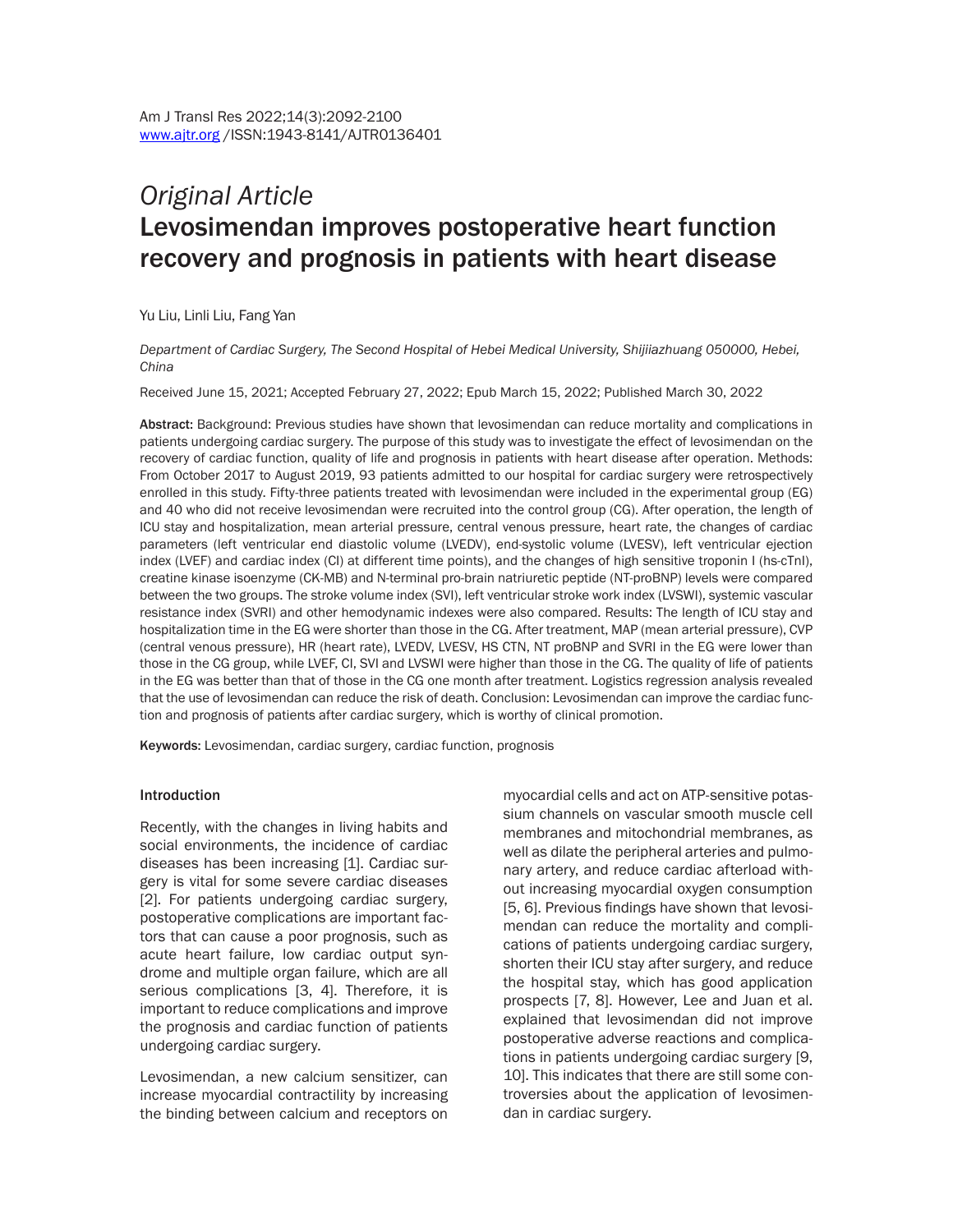Therefore, to further evaluate the application value of levosimendan in recovery after cardiac surgery, we explored the role of levosimendan on the recovery of cardiac function and prognosis of patients with cardiac diseases.

## **Methods**

## *Clinical data*

A retrospective analysis was performed on 93 patients who underwent cardiac surgery in the Second Hospital of Hebei Medical University from March 2018 to July 2020. Among them, 53 patients treated with levosimendan were included in the experiment group (EG) and 40 who did not received levosimendan were enrolled in the control group (CG).

*Inclusion criteria:* Patient with an age  $\geq 18$ years old; patients with complete clinical data; patients who had no obvious benefit from diuretics, angiotensin converting enzyme inhibitors and digitalis, and needed short-term treatment of acute decompensated heart failure drugs to increase myocardial contractility; patients who had provided informed consent.

*Exclusion criteria:* Patients with malignancies; patients with other serious organ diseases; patients with blood coagulation dysfunction or hematopoiesis; patients who were allergic to levosimendan or any other excipients; patients with a history of torsade de pointes; patients with mechanical obstructive disease that dramatically affected ventricular filling and/or ejection function.

This research was approved by the Ethics Committee (Ethical batch number: 2021-P038) and conformed to the Declaration of Helsinki.

# *Operation plans for patients*

Patients in both groups were sent back to ICU for post-operative care. Patients in the CG were injected with dopamine or dobutamine 3 μg/ kg/min intravenously. The drug dose was adjusted according to hemodynamics, and the maximum dose was 8 μg/kg/min. If there were severe low cardiac output syndromes [cardiac index  $\leq$  2.0 L/min/m<sup>2</sup> is defined as low cardiac output, often accompanied by hypotension (mean arterial pressure <60 mmHg), tachycardia (heart rate >90 beats/min), metabolic aci-

dosis (pH<7.4, lactic acid >3.0 mmol/L, Alkali residual <-2 mmol/L), mixed venous oxygen saturation <65%, pale skin, damp, cold and humid extremities, pulmonary congestion, hypoxemia], adrenaline treatment pumped to the cardiotonic could be added. If frequent ventricular extrasystole or supraventricular tachycardia occurred, it can be treated symptomatically. Patients in the levosimendan group were injected with levosimendan on the basis of routine treatment with dopamine or dobutamine; the loading dose was 6 μg/kg, intravenous injection of more than 10 min, and intravenous infusion of 0.05-0.2 μg/kg/min for 24 h according to the condition of patients.

## *Data*

We extracted the clinical data of patients through the case system of our hospital, including the length of ICU stay and hospitalization time, mean arterial pressure, central venous pressure and heart rate 24 h before and after treatment, left ventricular end-diastolic volume (LVEDV), end-systolic volume (LVESV), left ventricular ejection fraction (LVEF) and cardiac index (CI); one day before operation, 1 day, 3 days and 7 days after operation, high-sensitive cardiac troponin-I (hs-cTnI), creatine kinase isoenzyme MB (CK-MB) and N-terminal pro-brain natriuretic peptide (NT-proBNP) were detected. Hemodynamic parameters such as stroke volume index (SVI), left ventricular stroke work index (LVSWI) and systemic vascular resistance index (SVRI) were recorded immediately, 12, 24 and 48 h after operation. The quality of life of the patients was assessed with SF-36 scale before and 1 month after treatment.

## *Outcome measures*

Main outcome measures: (1) The length of ICU stay and hospitalization time of the patients was recorded and compared. (2) The mean arterial pressure, central venous pressure and heart rate of both groups before and after treatment were recorded and compared for 24 h. (3) Logistics regression was used to analyze the risk factors for death. Secondary outcome measures: (1) All postoperative complications, including low cardiac output syndrome, acute renal injury, acute heart failure and arrhythmia, were recorded and compared. (2) SF-36 scale [11] was used to evaluate and compare the quality of life in both groups after one month of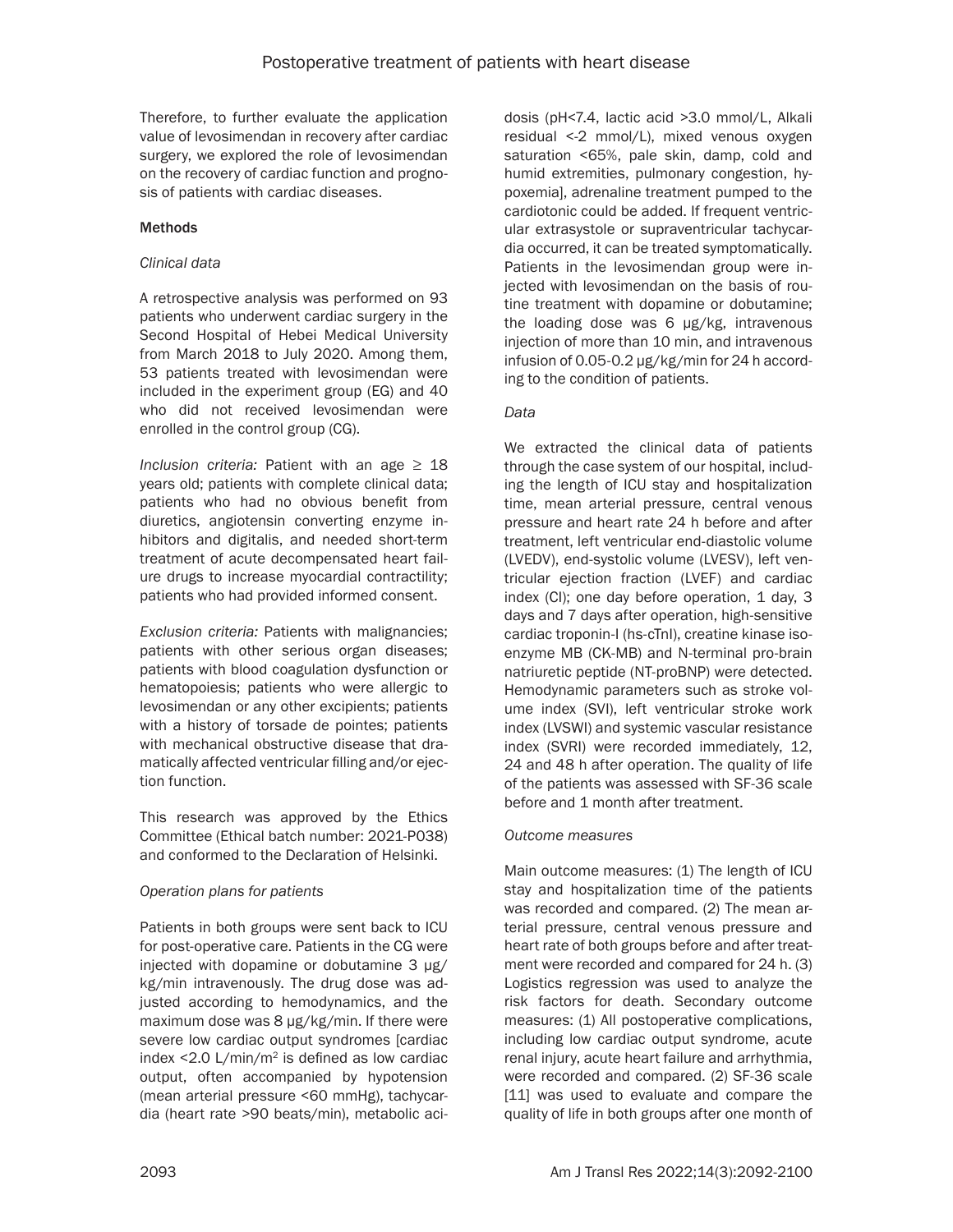# Postoperative treatment of patients with heart disease

| Factors                              | EG $n=53$       | $CG n=40$       | $X^2$ | P     |
|--------------------------------------|-----------------|-----------------|-------|-------|
| Gender                               |                 |                 | 0.024 | 0.877 |
| Man                                  | 30 (56.60)      | 22 (55.00)      |       |       |
| Woman                                | 23 (43.40)      | 18 (45.00)      |       |       |
| Age (Y)                              |                 |                 | 0.108 | 0.742 |
| $\leq 65$                            | 26 (49.06)      | 21 (52.50)      |       |       |
| >65                                  | 27 (50.94)      | 19 (47.50)      |       |       |
| BMI ( $kg/m2$ )                      |                 |                 | 0.072 | 0.789 |
| $\leq$ 23                            | 24 (51.19)      | 17 (52.56)      |       |       |
| > 23                                 | 29 (48.81)      | 23 (47.44)      |       |       |
| <b>History of Smoking</b>            |                 |                 | 0.040 | 0.843 |
| Yes                                  | 40 (53.57)      | 31(55.13)       |       |       |
| <b>No</b>                            | 13(46.43)       | 9(44.87)        |       |       |
| <b>Basic diseases</b>                |                 |                 |       |       |
| Hypertension                         | 30 (70.24)      | 24 (70.51)      | 0.108 | 0.743 |
| <b>Diabetes</b>                      | 27 (50.94)      | 19 (47.50)      | 0.108 | 0.742 |
| NYHA cardiac function classification | $3.23 \pm 0.54$ | $3.21 \pm 0.49$ | 0.184 | 0.851 |
| Operation mode                       |                 |                 | 0.179 | 0.914 |
| Aortic valve replacement             | 20 (37.74)      | 15 (37.50)      |       |       |
| Mitral valve replacement             | 19 (35.85)      | 13 (32.50)      |       |       |
| Coronary artery bypass grafting      | 14 (26.42)      | 12 (30.00)      |       |       |

treatment, including physiological function, physical pain, social function and emotional function. The higher the score, the higher the quality of life. (3) The changes of LVESV, LVEF and cardiac index (CI) were recorded and compared. (4) Peripheral venous blood was collected on the 1st day before operation and on the 1st, 3rd and 7th day after operation to detect the changes of hs-cTnI, CK-MB and NT-proBNP. (5) The hemodynamic parameters such as SVI, LVSWI and SVRI were recorded immediately and 12, 24 and 48 h after operation.

## *Statistical methods*

SPSS 20.0 (ND Times) was used for statistical analysis. The measurement data were expressed by means  $\pm$  standard deviation and compared by t test. The comparison before and after treatment was conducted with paired t test, the comparison among multiple groups was done by one-way ANOVA followed with LSD/T test. Multiple time points were compared by Repeated Measures followed with Bonferroni test. Logistics regression was used to analyze the independent risk factors for death. The counting data were tested by Chisquare test. A *P* value of <0.05 was statistically significant.

# Results

# *Therapeutic methods*

According to their individual conditions, the patients in the EG were given levosimendan (Qilu Pharmaceutical Co., Ltd., SFDA Approval No. H20100043) with micro-pump immediately after returning to the ICU after operation. The initial dose was 24 μg/kg with intravenous pump for 10 min, and then the maintenance dose was 0.1 μg/(kg·min) for 48 h. In the CG, patients were not treated with levosimendan.

# *General information*

There was no significant difference in gender, age and operation type between the two groups (*P*>0.05) (Table 1).

# *Length of ICU stay and hospital stay*

The length of ICU stay and hospital stay of the EG were 5.14±0.78 d and 24.02±2.74 d, while those in the CG were  $6.90\pm1.27$  d and  $28.88\pm$ 3.53 d respectively, indicating that those in the EG were evidently shorter than those in the CG (*P*<0.05) (Table 2).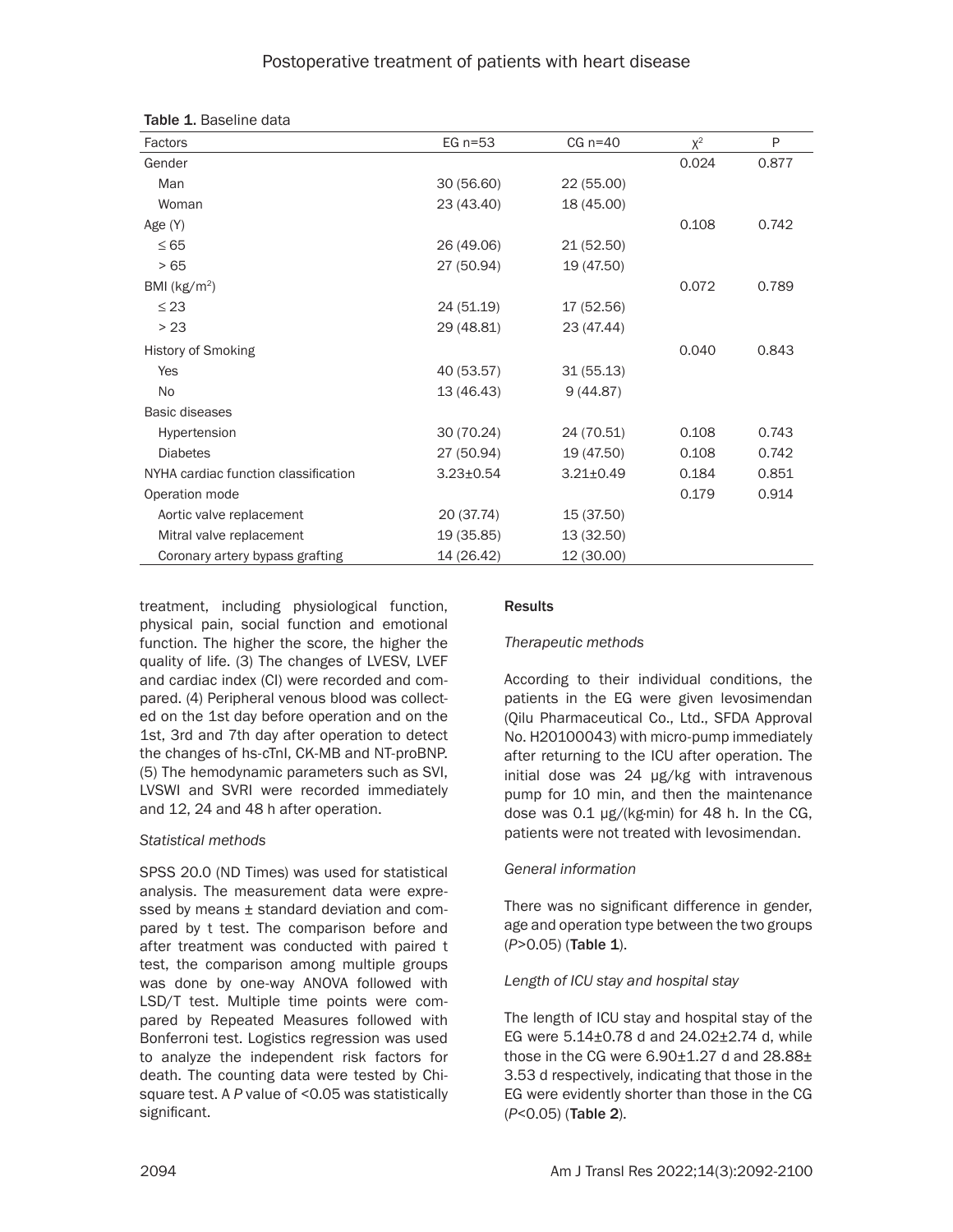Table 2. ICU treatment time and hospital stay

| Index                  | EG $(n=53)$   | $CG (n=40)$      |       |         |
|------------------------|---------------|------------------|-------|---------|
| Length of ICU stay (d) | $5.15 + 1.11$ | $6.90 + 1.27$    | 7.073 | < 0.001 |
| Hospital stay (d)      | 24.02+2.74    | 28.88+3.53 7.477 |       | < 0.001 |



Figure 2. Cardiac function indexes before and after operation in both groups. A: Comparison of LVEDV; B: Comparison of LVESV; C: Comparison of LVEF; D: Comparison of CI. \*indicates *P*<0.05.

## *Comparison of blood pressure parameters*

There was no remarkable difference in mean arterial pressure, central venous pressure and heart rate between the two groups before treatment (*P*>0.05). After treatment, the mean arterial pressure, central venous pressure and heart rate in the EG were evidently improved (*P*<0.05), while those in the CG were not obviously changed (*P*>0.05)  $(Figure 1)$ .

## *Cardiac function indexes*

In the two groups, LVEDV and LVESV decreased from 1 to 10 d after operation (*P*<0.01), and those in the EG were evidently lower than those in the CG at the same time point (*P*<0.05). CI and LVEF of patients increased in both groups (*P*<0.01), and the values in the EG were evidently higher than in the CG (*P*<0.01) (Figure 2).

## *Detection of serum related indexes*

There was no obvious difference in hs-cTnI, CK-MB and NT-proBNP between the two groups one day before operation (*P*>0.05). There was no significant difference in CK-MB level at 1 and 7 days after treatment (P>0.05). Compared with the CG, the levels of HS cTnI and NT proBNP in the EG decreased significantly on days 1, 3 and 7 after treatment (all P<0.05) (Table 3).

## *Comparison of hemodynamic indexes*

Compared with the CG group, the SVRI of the EG decreased significantly at 48 and 72 hours after treatment, while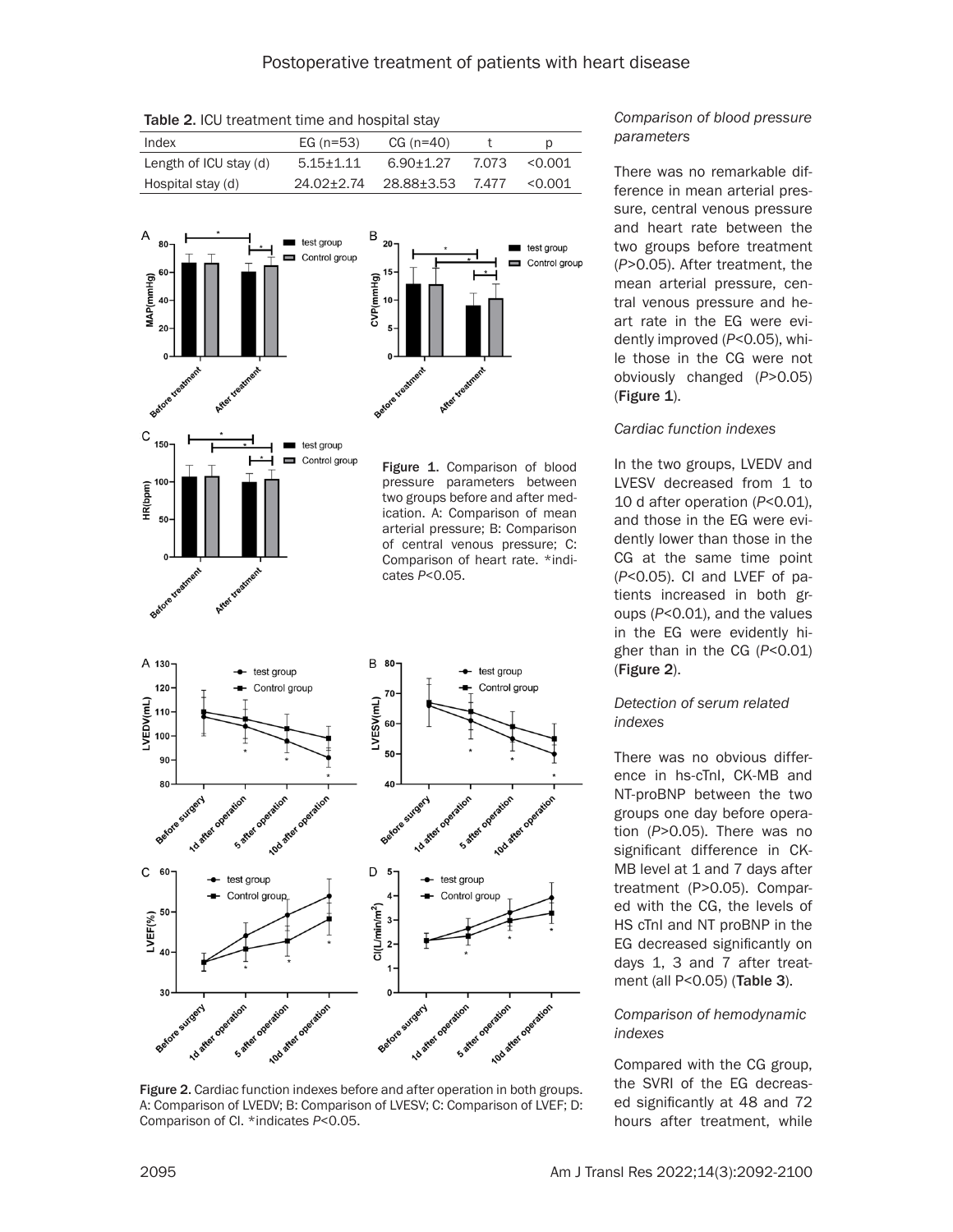|                                     | EG $(n=53)$       | $CG (n=40)$    | t     | P       |
|-------------------------------------|-------------------|----------------|-------|---------|
| $hs\text{-}cTnl$ ( $pg\text{/}ml$ ) |                   |                |       |         |
| One day before operation            | $15.93 + 1.06$    | $15.92 + 1.03$ | 0.046 | 0.964   |
| One day after operation             | 1553.6±24.49      | 1837.89±27.09  | 52.95 | < 0.001 |
| Three days after operation          | $164.12 \pm 7.59$ | 240.28+9.24    | 43.61 | < 0.001 |
| Seven days after operation          | $13.98 + 1.3$     | 24.09+1.78     | 31.67 | < 0.001 |
| $CK-MB (U/L)$                       |                   |                |       |         |
| One day before operation            | $20.14 + 2.17$    | $20.58 + 2.54$ | 0.899 | 0.371   |
| One day after operation             | $96.17 + 4.9$     | $97.74 + 5.57$ | 1.442 | 0.153   |
| Three days after operation          | $34.35 \pm 2.37$  | $36.3 + 2.53$  | 3.816 | < 0.001 |
| Seven days after operation          | $12.25 + 1.19$    | $12.51 + 1.43$ | 0.956 | 0.342   |
| $NT-proBNP$ ( $pg/ml$ )             |                   |                |       |         |
| One day before operation            | 527.65+36.44      | 526.24+40.14   | 0.177 | 0.860   |
| One day after operation             | 1512.79±148.04    | 1834.2+163.69  | 9.904 | < 0.001 |
| Three days after operation          | 884.82±55.29      | 1232.47±77.89  | 25.18 | < 0.001 |
| Seven days after operation          | 260.23±21.46      | 362.00±36.36   | 16.87 | < 0.001 |

#### Table 3. Detection of serum related indexes

#### Table 4. Comparison of hemodynamic indexes

|                            | EG $(n=53)$      | $CG (n=40)$      |       | Ρ       |
|----------------------------|------------------|------------------|-------|---------|
| SVRI (dyn-s-cm-5)          |                  |                  |       |         |
| Immediately after surgery  | $1915+297$       | 2031±426         | 1.547 | 0.125   |
| 24 h after operation       | 1908±298         | 2020±333         | 1.706 | 0.092   |
| 48 h after operation       | $1644 + 319$     | 1780±297         | 2.096 | 0.039   |
| 72 h after operation       | 1564±230         | 1725±298         | 2.942 | 0.004   |
| $SVI$ (ml/m <sup>2</sup> ) |                  |                  |       |         |
| Immediately after surgery  | 29.44±2.37       | $29.29 \pm 2.49$ | 0.296 | 0.768   |
| 24 h after operation       | $35.1 \pm 3.27$  | $31.92 \pm 3.54$ | 4.481 | < 0.001 |
| 48 h after operation       | $39.47 \pm 3.3$  | 34.02±3.91       | 7.280 | < 0.001 |
| 72 h after operation       | $41.87 \pm 3.82$ | $37.41 \pm 3.89$ | 5.531 | < 0.001 |
| LVSWI $(g/m/m^2)$          |                  |                  |       |         |
| Immediately after surgery  | $35.12 \pm 3.14$ | $35.45 + 2.46$   | 0.549 | 0.584   |
| 24 h after operation       | $40.08 \pm 3.16$ | $38.12 \pm 3.22$ | 2.937 | 0.004   |
| 48 h after operation       | $43.21 \pm 3.74$ | $39.29 \pm 2.54$ | 5.706 | < 0.001 |
| 72 h after operation       | 45.07±3.49       | $40.44 \pm 3.9$  | 6.021 | < 0.001 |

the SVI and LVSWI increased after treatment (all *P*<0.05) (Table 4).

#### *Comparison of complications*

The cases of low cardiac output syndrome, acute kidney injury, acute heart failure and arrhythmia in the EG were 1, 1, 1 and 2, respectively, with a complication rate of 9.43%. The number of cases in the CG were 3, 4, 3 and 5, respectively, with a complication rate of 37.50% (Table 5).

#### *Quality of life*

The scores of physiological function, social function, emotional function and physical function in the EG were evidently higher than those in the CG, indicating that the quality of life in the EG was statistically higher than those in the CG group (*P*<0.05) (Table 6).

#### *Analysis of risk factors of death*

In this study, the mortality of patients within one year was counted. Four patients died in the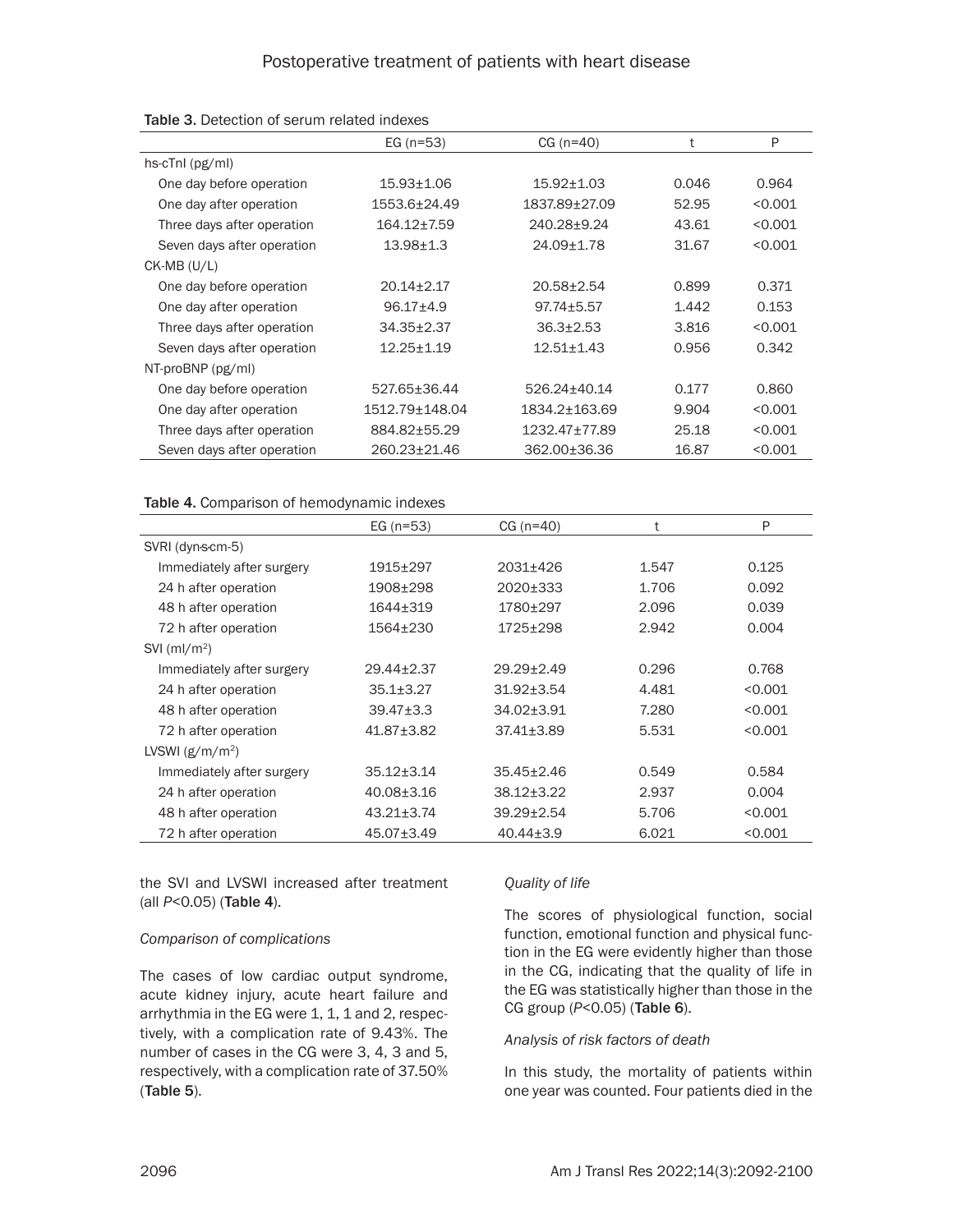Table 5. Comparison of incidence of complications

| Complication                |         | EG $(n=53)$ CG $(n=40)$ | $X^2$ | P     |
|-----------------------------|---------|-------------------------|-------|-------|
| Low cardiac output syndrome | 1(1.89) | 3(7.50)                 |       |       |
| Acute kidney injury         | 1(1.89) | 4(10.00)                |       |       |
| Acute heart failure         | 1(1.89) | 3(7.50)                 |       |       |
| Arrhythmia                  | 2(3.77) | 5(12.50)                |       |       |
| Total incidence rate        | 5(9.43) | 15 (37.50)              | 10.64 | 0.001 |

Table 6. Comparison of quality of life (SF-36) between both groups of patients

| project                   | EG $(n=53)$ | $CG (n=40)$                           |  |
|---------------------------|-------------|---------------------------------------|--|
| Physiological function    | 16.17+1.55  | 10.09±0.97 21.78 < 0.001              |  |
| Social function           |             | 15.96±1.41  10.35±1.16  20.47  <0.001 |  |
| <b>Emotional function</b> | 15.75+1.28  | $11.29 \pm 1.33$ $16.36$ < 0.001      |  |
| Somatic function          | 15.57+1.16  | $10.79 \pm 1.11$ 20.04 < 0.001        |  |

EG and 10 died in the CG. The patients were grouped according to their one-year survival. Univariate analysis revealed that age, hypertension and medication were the risk factors of death (*P*<0.05). While multivariate analysis demonstrated that age and mode of medication were independent risk factors for death (*P*<0.05) (Table 7).

# **Discussion**

The overall cardiac function of patients with severe cardiac disease is poor, and operation in this population has high risk, which easily induces adverse complications such as low cardiac output syndrome. The occurrence of postoperative complications after cardiac surgery is also one of the main causes of postoperative death [12, 13].

At the moment, positive inotropic drugs, such as adrenaline and digitalis, are mostly applied in clinical treatment. Although the functional routes of various drugs are different, the final effect is to increase the intracellular calcium concentration, thus enhancing the myocardial contractility of patients [14]. However, clinical studies [15, 16] suggest that the increase of calcium ion concentration in patients' cells will hinder the oxidative phosphorylation process in mitochondria, thus leading to irreversible damage to cells. Long-term use of adrenalin inhibitors will have a certain impact on myocardial relaxation and induce arrhythmia, thus greatly increasing the probability of death of patients.

In our research, the application effect of levosimendan in patients undergoing cardiac surgery was analyzed. First, we compared the length of ICU stay and hospitalization time of patients. This revealed that both in the EG were evidently less than those of the CG, indicating that the application of levosimendan in patients undergoing cardiac surgery could effectively promote their recovery.

As a new type of positive inotropic drug, levocetirizine not only has positive inotropic effect, but also dilates blood vessels. The mechanism is that it binds with cardiac

troponin C in a calcium concentration-dependent manner to produce positive inotropic effects, which enhances myocardial contractility and has no obvious effect on diastolic function [17, 18]. Levosimendan has been mainly used in cardiac surgery over recent years. Some studies [19] have revealed that for patients with a LVEF of less than 30% who underwent coronary artery bypass grafting, that levosimendan can evidently improve cardiac function and reduce the incidence of low cardiac output syndrome. Previous study [20] has pointed out that perioperative use of levosimendan can shorten the hospitalization time, improve the short-term prognosis, and promote the recovery of patients, which are basically consistent with our findings. Then, we further compared the blood pressure parameters and cardiac function related indexes between the two groups after operation. The results showed that the postoperative blood pressure parameters and cardiac function indexes of the two groups were significantly improved compared with those before treatment, and the indices in the levosimendan group were more significantly improved, suggesting that levosimendan has a better effect on cardiac function in patients undergoing cardiac surgery. Previous study [21] has also demonstrated that levosimendan can effectively improve cardiac function and increase cardiac output of patients undergoing cardiac surgery, which is consistent with our observation. NT-proBNP is a sensitive and specific quantitative marker reflecting ventricular dysfunction, and hs-cTnI and CK-MB are also indicators with high sensitivity to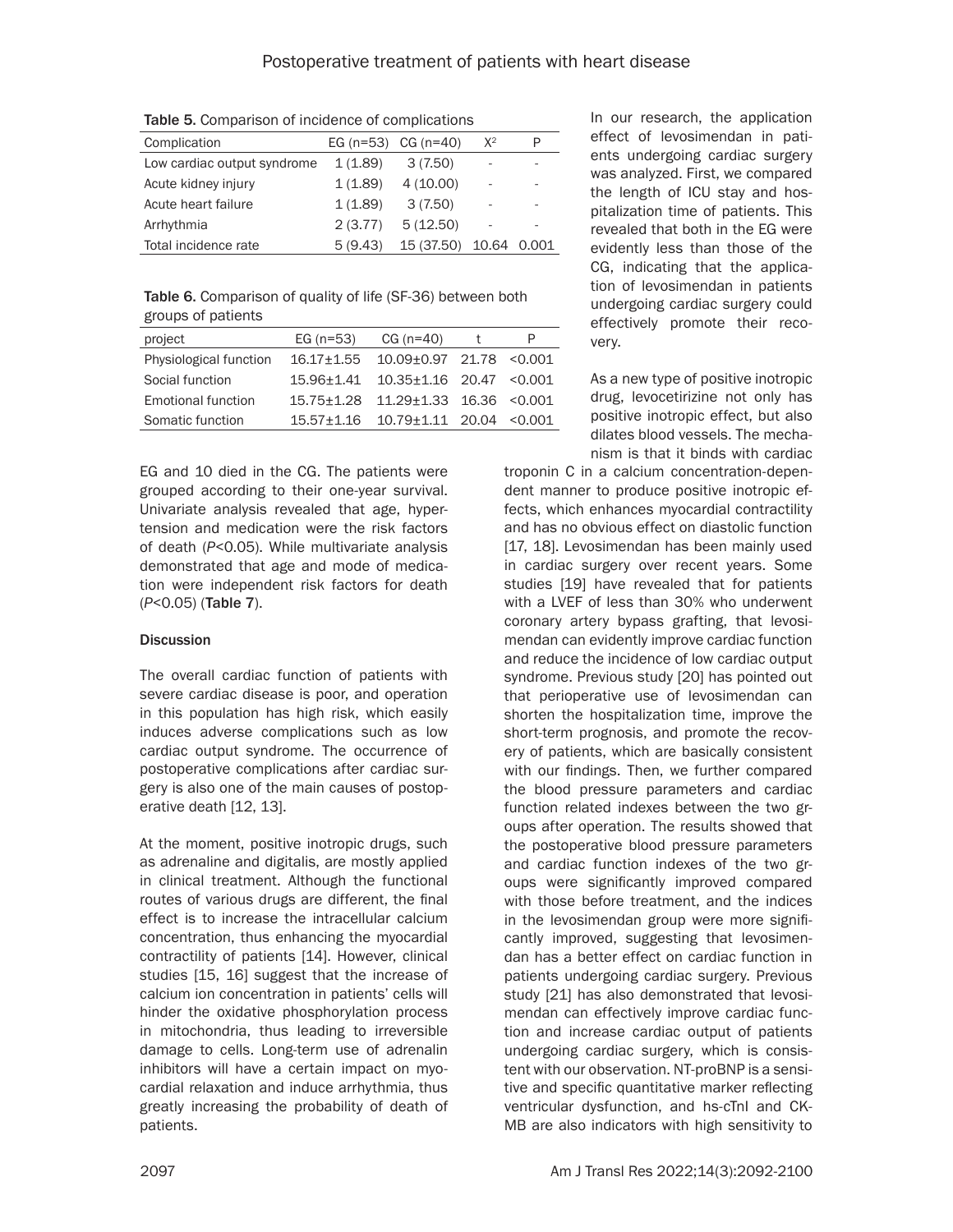|                                      | Univariate analysis |          |              | Multivariate analysis |                  |              |
|--------------------------------------|---------------------|----------|--------------|-----------------------|------------------|--------------|
| Indexes                              | P value             | OR value | 95% CI       |                       | P value OR value | 95% CI       |
| Gender                               | 0.629               | 1.324    | 0.424-4.132  |                       |                  |              |
| Age                                  | 0.027               | 4.610    | 1.193-17.809 | 0.031                 | 4.783            | 1.153-19.846 |
| <b>BMI</b>                           | 0.920               | 1.061    | 0.337-3.342  |                       |                  |              |
| Smoking history                      | 0.640               | 1.356    | 0.379-4.842  |                       |                  |              |
| Hypertension                         | 0.037               | 0.189    | 0.242-2.359  | 0.122                 | 0.277            | 0.054-1.410  |
| <b>Diabetes</b>                      | 0.629               | 0.756    | 0.257-2.548  |                       |                  |              |
| NYHA cardiac function classification | 0.718               | 0.809    | 0.668-2.754  |                       |                  |              |
| Operation mode                       | 0.398               | 1.357    | 1.175-14.186 |                       |                  |              |
| Administrations                      | 0.027               | 4.083    | 0.424-4.132  | 0.043                 | 3.943            | 1.043-14.91  |

Table 7. Analysis of risk factors of death

patients' myocardial function [22, 23]. Therefore, we detected the serum indexes related to myocardial function before and after treatment in both groups. This showed that there was no difference in CK-MB at 1, 3 and 7 days after operation, but hs-cTnI in the EG was evidently lower than that in the CG at 3 and 7 days after operation. This suggested that levosimendan can effectively reduce the degree of myocardial injury after cardiac surgery. Then, we also found that SVRI in the EG was evidently lower than that in the CG, while SVI and LVSWI were higher. Combined with the results of serological indicators, it suggested that levosimendan had a marked effect on improving the hemodynamic state of heart after cardiac surgery. Some study [24] has pointed out that the use of levosimendan can effectively improve the cardiac output of patients undergoing cardiac surgery, which is consistent with our observation.

For patients undergoing cardiac surgery, postoperative complication is the main factor bringing about poor prognosis [25]. Therefore, we recorded and compared the incidence of postoperative complications between the two groups. The results showed that the incidence of postoperative complications in the EG was evidently lower than that in the CG, suggesting that the use of levosimendan could reduce the incidence of postoperative complications. Previous study [26] has shown that perioperative use of levosimendan can reduce the incidence of acute kidney injury after cardiac surgery, which is consistent with our observed results. Finally, we compared the quality of life of patients one month after operation. The results showed that the quality of life score of the EG was evidently higher than that of the CG. All

these suggested that the application of levosimendan in the postoperative treatment of patients undergoing cardiac surgery can effectively improve their recovery and quality of life.

At the end of the study, we conducted a oneyear survival follow-up, and found that 4 patients in the EG died, while 10 in the CG died, with a total mortality rate of 15.05%, which is basically consistent with the statistics of Mori et al. [27]. Then, through logistics regression analysis, we found that young age was a protective factor for death, while non-use of levosimendan was a higher risk factor. Carolyn et al. [15] found that the use of levosimendan could reduce death rates after heart surgery and the occurrence of acute renal injury. This is consistent with the results of our study, which further shows that levosimentan can effectively improve the short-term prognosis of patients.

We experimentally revealed the role of levosimendan in patients with heart disease after surgery. However, there are still some limitations to this research. First of all, as a retrospective study, the results may be biased. Secondly, the sample size is small, so it is vague whether it will affect the overall results. Finally, the specific mechanism by which levosimendan ameliorates postoperative adverse reactions and complications in patients with heart disease remains unclear. Therefore, we hope to carry out prospective studies, collect more samples and conduct further research as follow-up to validify our research conclusions.

To sum up, the application of levosimendan in patients with cardiac disease after operation can effectively improve the cardiac function,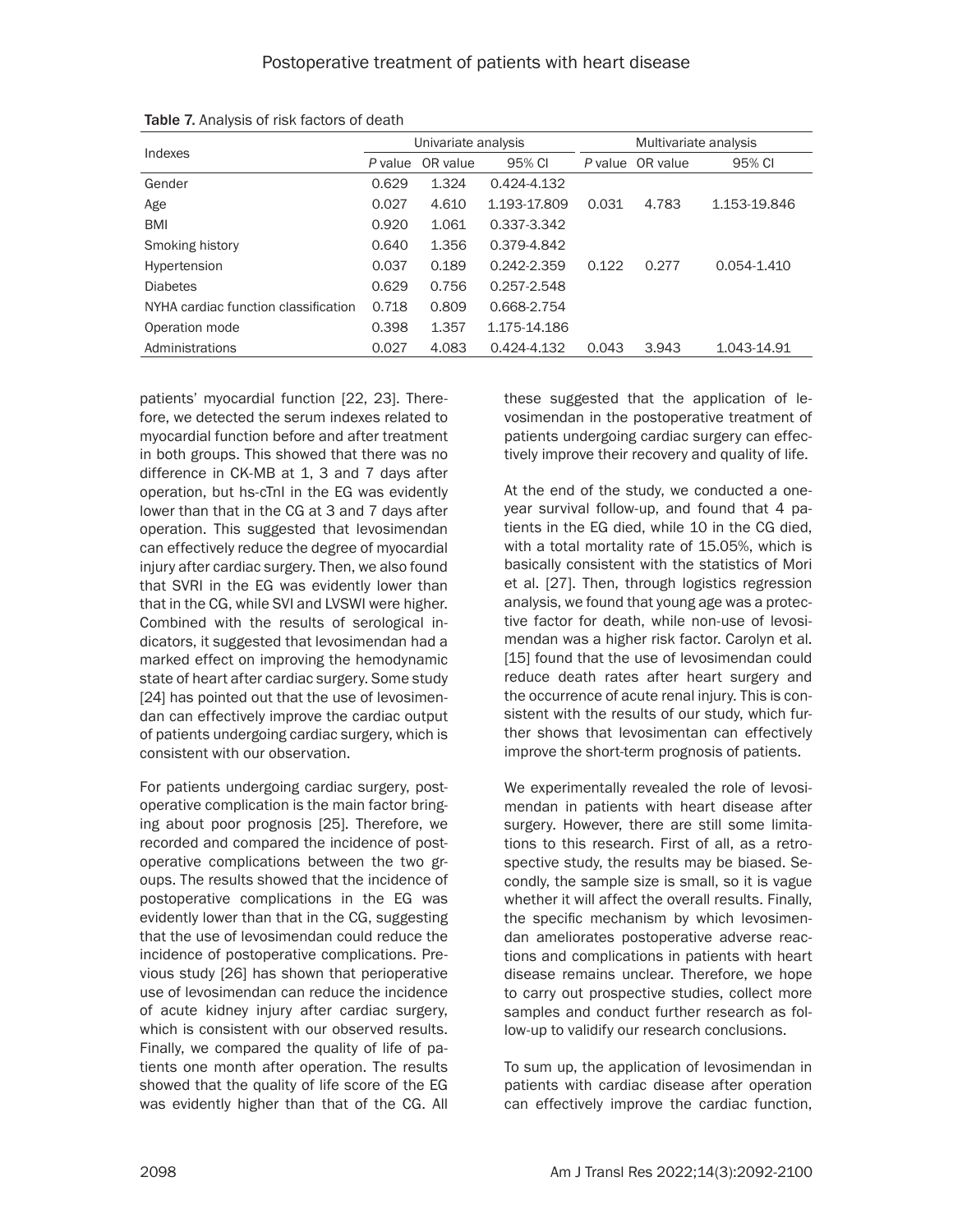promote the postoperative recovery, reduce the occurrence of postoperative complications and improve the prognosis of patients, which is worthy of clinical application. Nevertheless, there are still some limitations, and the specific mechanism of the application of levosimendan in patients undergoing cardiac surgery has not been analyzed, which needs to be further explored in subsequent experiments.

## Disclosure of conflict of interest

#### None.

Address correspondence to: Fang Yan, Department of Cardiac Surgery, The Second Hospital of Hebei Medical University, No. 215, Heping West Road, Shijiiazhuang 050000, Hebei, China. Tel: +86- 18032035080; E-mail: yanfang205@163.com

#### References

- [1] Wu YM, Liu CC, Yeh CC, Sung LC, Lin CS, Cherng YG, Chen TL and Liao CC. Hospitalization outcome of heart diseases between patients who received medical care by cardiologists and non-cardiologist physicians: a propensityscore matched study. PLoS One 2020; 15: e0235207.
- [2] Beckmann A, Meyer R, Lewandowski J, Markewitz A and Gummert J. German heart surgery report 2019: the annual updated registry of the german society for thoracic and cardiovascular surgery. Thorac Cardiovasc Surg 2020; 68: 263-276.
- [3] Jacobs JP, Mayer JE Jr, Pasquali SK, Hill KD, Overman DM, St Louis JD, Kumar SR, Backer CL, Tweddell JS, Dearani JA and Jacobs ML. The society of thoracic surgeons congenital heart surgery database: 2019 update on outcomes and quality. Ann Thorac Surg 2019; 107: 691-704.
- [4] Geoffrion T and Fuller S. Surgery for adult congenital heart disease. Cardiol Clin 2020; 38: 435-443.
- [5] Wang A, Cui C, Fan Y, Zi J, Zhang J, Wang G, Wang F, Wang J and Tan Q. Prophylactic use of levosimendan in pediatric patients undergoing cardiac surgery: a prospective randomized controlled trial. Crit Care 2019; 23: 428.
- [6] van Diepen S, Mehta RH, Leimberger JD, Goodman SG, Fremes S, Jankowich R, Heringlake M, Anstrom KJ, Levy JH, Luber J, Nagpal AD, Duncan AE, Argenziano M, Toller W, Teoh K, Knight JD, Lopes RD, Cowper PA, Mark DB and Alexander JH. Levosimendan in patients with reduced left ventricular function undergoing isolated coronary or valve surgery. J Thorac

Cardiovasc Surg 2020; 159: 2302-2309, e2306.

- [7] Mehta RH, Leimberger JD, van Diepen S, Meza J, Wang A, Jankowich R, Harrison RW, Hay D, Fremes S, Duncan A, Soltesz EG, Luber J, Park S, Argenziano M, Murphy E, Marcel R, Kalavrouziotis D, Nagpal D, Bozinovski J, Toller W, Heringlake M, Goodman SG, Levy JH, Harrington RA, Anstrom KJ and Alexander JH; LEVO-CTS Investigators. Levosimendan in patients with left ventricular dysfunction undergoing cardiac surgery. N Engl J Med 2017; 376: 2032-2042.
- [8] Jimenez-Rivera JJ, Alvarez-Castillo A, Ferrer-Rodriguez J, Iribarren-Sarrias JL, Garcia-Gonzalez MJ, Jorge-Perez P, Lacalzada-Almeida J, Perez-Hernandez R, Montoto-Lopez J and Martinez-Sanz R. Preconditioning with levosimendan reduces postoperative low cardiac output in moderate-severe systolic dysfunction patients who will undergo elective coronary artery bypass graft surgery: a cost-effective strategy. J Cardiothorac Surg 2020; 15: 108.
- [9] Morrow LE, Kollef MH and Casale TB. Probiotic prophylaxis of ventilator-associated pneumonia: a blinded, randomized, controlled trial. Am J Respir Crit Care Med 2010; 182: 1058-1064.
- [10] Zeng J, Wang CT, Zhang FS, Qi F, Wang SF, Ma S, Wu TJ, Tian H, Tian ZT, Zhang SL, Qu Y, Liu LY, Li YZ, Cui S, Zhao HL, Du QS, Ma Z, Li CH, Li Y, Si M, Chu YF, Meng M, Ren HS, Zhang JC, Jiang JJ, Ding M and Wang YP. Effect of probiotics on the incidence of ventilator-associated pneumonia in critically ill patients: a randomized controlled multicenter trial. Intensive Care Med 2016; 42: 1018-1028.
- [11] Musa AF, Yasin MSM, Smith J, Yakub MA and Nordin RB. The Malay version of SF-36 health survey instrument: testing data quality, scaling assumptions, reliability and validity in postcoronary artery bypass grafting (CABG) surgery patients at the National Heart Institute (Institut Jantung Negara-IJN), Kuala Lumpur. Health Qual Life Outcomes 2021; 19: 50.
- [12] Cavalcanti PE, Sa MP, Santos CA, Esmeraldo IM, Chaves ML, Lins RF and Lima Rde C. Stratification of complexity in congenital heart surgery: comparative study of the Risk Adjustment for Congenital Heart Surgery (RACHS-1) method, Aristotle basic score and Society of Thoracic Surgeons-European Association for Cardio- Thoracic Surgery (STS-EACTS) mortality score. Rev Bras Cir Cardiovasc 2015; 30: 148- 158.
- [13] Fuller SM, He X, Jacobs JP, Pasquali SK, Gaynor JW, Mascio CE, Hill KD, Jacobs ML and Kim YY. Estimating mortality risk for adult congenital heart surgery: an analysis of the society of thoracic surgeons congenital heart surgery data-